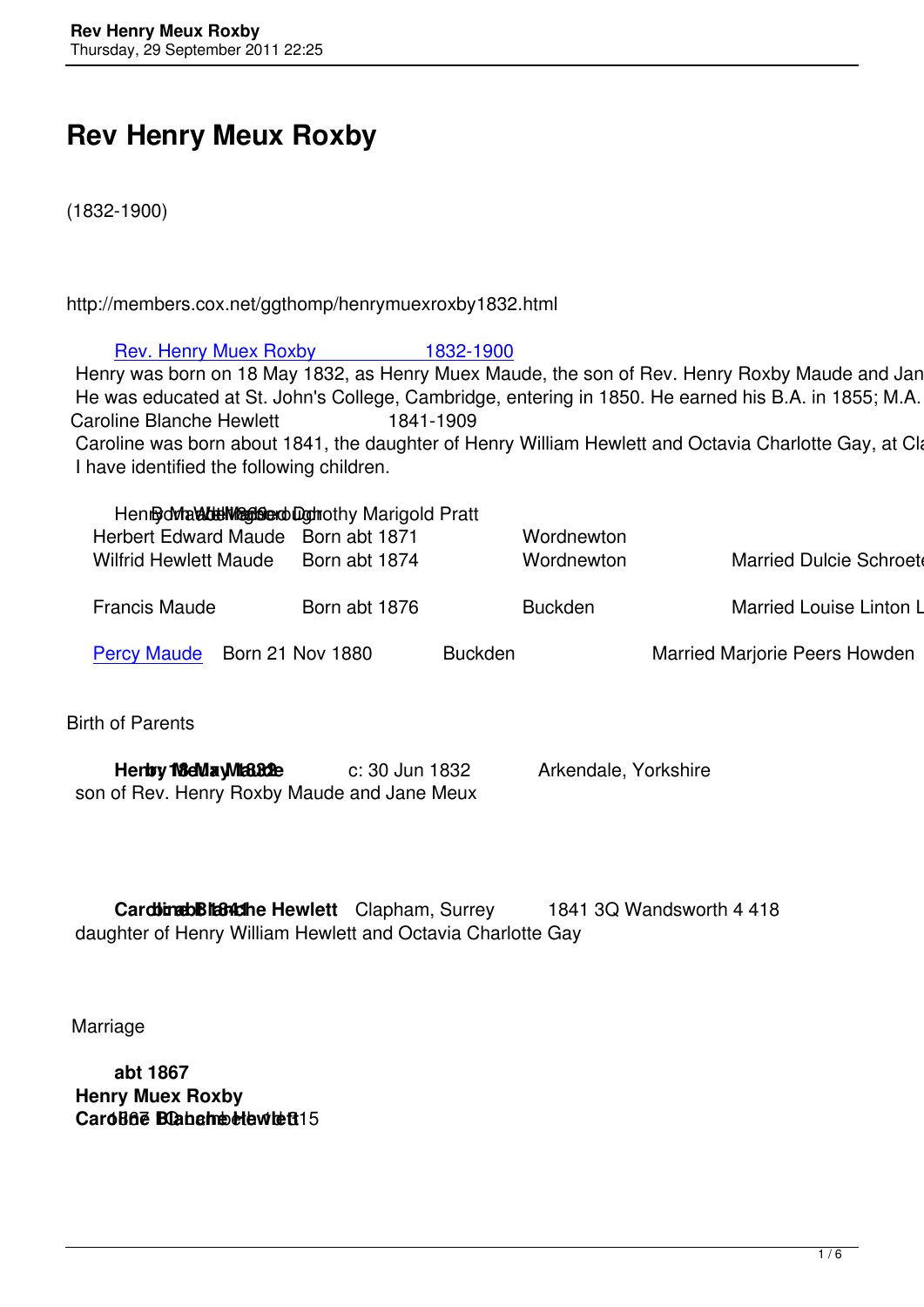Children

**Henry: Maude Roxby b: Abte 1869** 3Q Wellingborough 3b 144 son of Henry Muex RoxDied and Caroline Blanche Hewlett

**1871 Census** RG10-1513 **3 April 1871 Woodnewton, Northa** 

 Main Street Francis Ninnington Mary (Wife) John Thomas Susanna **Drusilla**  Mary Elizabeth Shaw (Neice) Henry Meux Roxby (Lodger) Plus **Age 60ants**  Age 56 Age 26 Age 21 Age 18 Age 17 Age a<sub>8</sub> a<sub>6</sub>

| <b>Clergewston</b>          |
|-----------------------------|
| Dunsby                      |
| Tewstern                    |
| Tewstern                    |
| Woodnewton                  |
| Welbourn                    |
| Nortlei <b>Cest</b> ershire |
| Lincolnshire                |
| Leicestershire              |
| Leicestershire              |
| Northants                   |
| Lincolnshire                |
| Kenabt 1810                 |
| abt 1814                    |
| abt 1844                    |
| abt 1849                    |
|                             |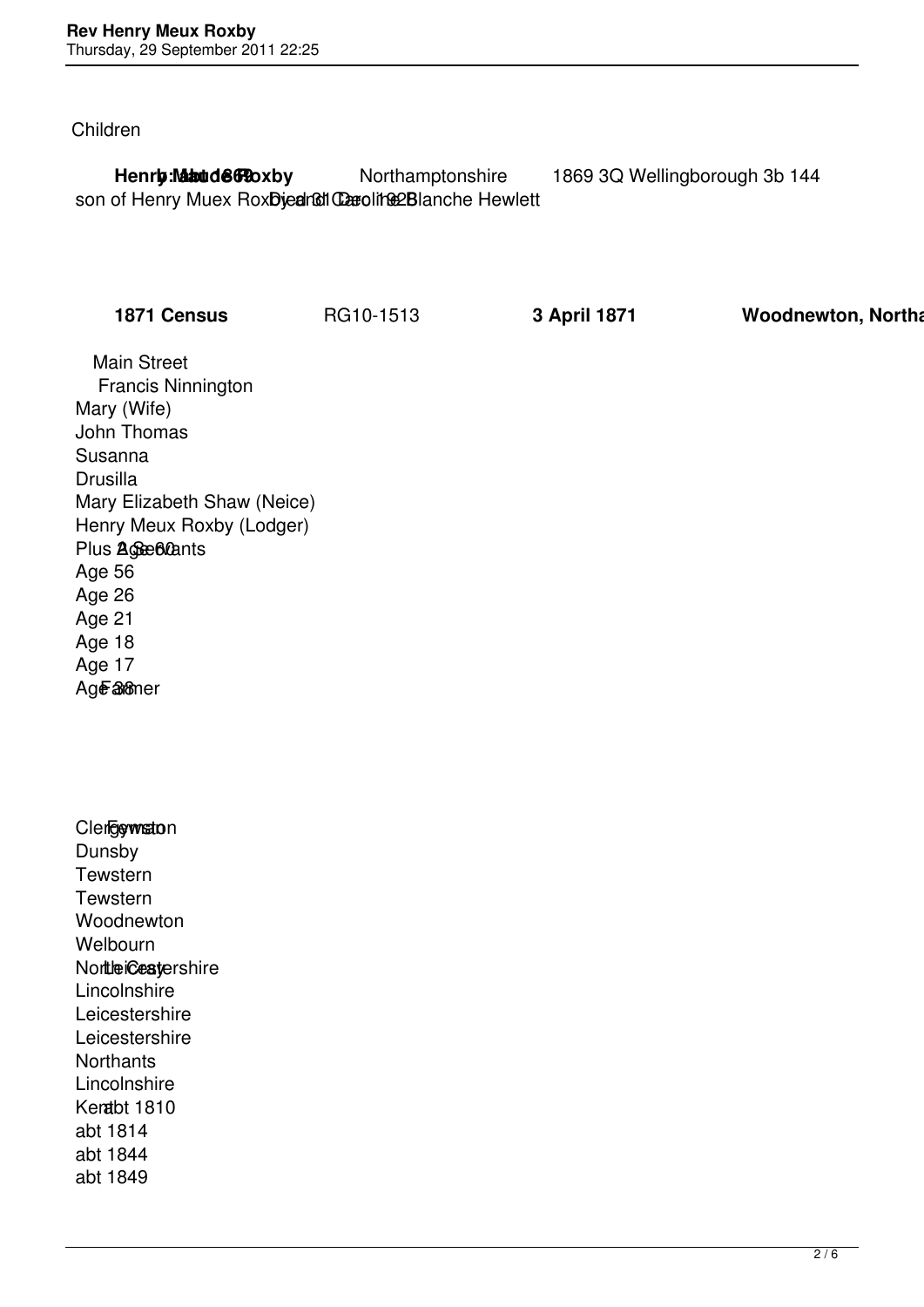abt 1852 abt 1853 abt 1832

1871 Census **RG10-1501 3 April 1871 Wellingborough, Northampton** 

 38 Mead Green Street Caroline B. Roxby (M) Henry M. (Son) Helen C. Hewlett (SisLaw) Plus 4 Servants Age 1 Agelergymants wife Wellingborough Claptiman ey Norths. Sualety1841 abt 1869 abt 1846

| Herbbrta Edward Maude Rox blorthamptonshire           | 1869 4Q Oundle 3b 198 |                          |
|-------------------------------------------------------|-----------------------|--------------------------|
| son of Henry Muex RoxDjednt96&roline Blanche Hewlett  |                       |                          |
| Wilfrid Hetvlett4Maude RoxbNorthamptonshire           |                       | 1874 1Q Oundle 3b 221    |
| son of Henry Muex Roxby and Caroline Blanche Hewlett  |                       |                          |
| Franbisal budge Boxby Huntingdonshire                 |                       | 1876 3Q St Neots 3b 298  |
| son of Henry Muex RoxDiednt2Copoline2Blanche Hewlett  |                       |                          |
| Percto Madulde Rto880                                 | Huntingdonshire       | 1881 4Q St Neot's 3b 294 |
| son of Henry Muex RoxDjednt7Garblit 94Blanche Hewlett |                       |                          |

| Vicarage House<br>Henry M. Roxby<br>Caroline B. (Wife)<br>Harbcolm E. M<br>Wilfrid H. M.<br>Francis N. |  |
|--------------------------------------------------------------------------------------------------------|--|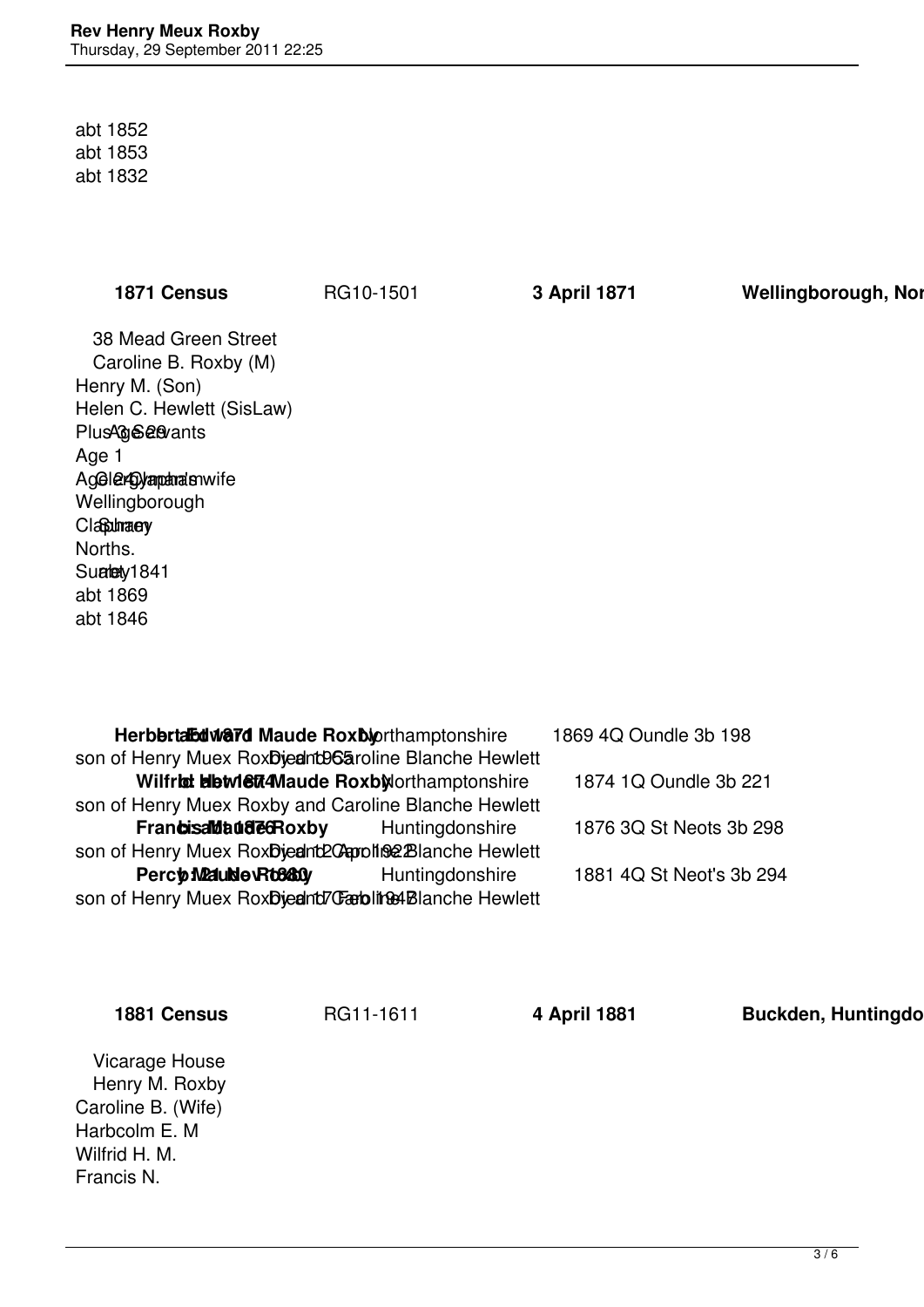Percy M. Plus 3 GS 48 vants Age 39 Age 9 Age 7 Age 4 AgeidaMonhBuckden **Scholar** Sch**idarth** Cray Clapham **Wordnewton Wordnewton**  Buckden **Bubleate**n Surrey Northants. **Northants**  Hunts. Huabs. 1832 abt 1841 abt 1871 abt 1873 abt 1876 21 Nov 1880

| 1891 Census                                                                                                                                                                                                 | RG12-1242 | 6 April 1891 | <b>Buckden, Huntingdo</b> |
|-------------------------------------------------------------------------------------------------------------------------------------------------------------------------------------------------------------|-----------|--------------|---------------------------|
| The Vicarage<br>Henry Muex Roxby<br>Caroline B. (Wife)<br>Herbert E. M.<br>Wilfrid H. M.<br>Francis M.<br>Percy M.<br><b>Plus GeSEs</b> vants<br>Age 49<br>Age 19<br>Age 17<br>Age 14<br>Ageidar of Buckden |           |              |                           |
| Tea Broker; s Clerk                                                                                                                                                                                         |           |              |                           |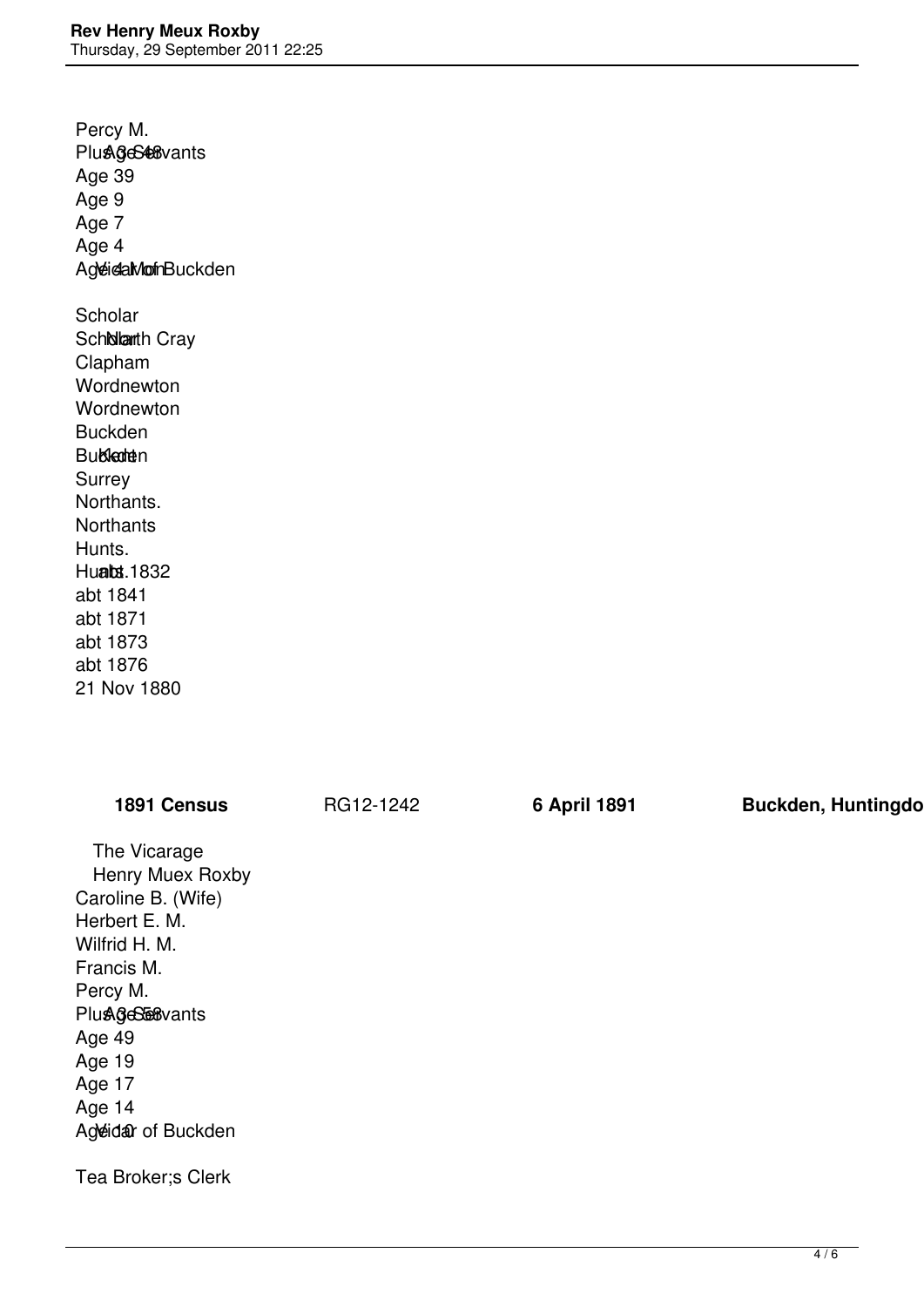**Scholar Scholar** Sch**olarth** Cray Clapham **Wordnewton Wordnewton**  Buckden **Bubledten**  Surrey Northants. **Northants**  Hunts. **Hualts. 1832**  abt 1841 abt 1871 abt 1873 abt 1876 21 Nov 1880

### Death

### Rev. Died rig 2NN. 02 X 1900 by age 1680, 04 Q St. Neots 3b 164

The Times, Thursday, Nov 15, 1900 **DEATHS**

ROXBY - On the 12th inst., at Bureau deling and analytic Rowbing Alberta Vicar of the part

**1901 Census** RG13-1487 **6 April 1891 Turvey, Bedfordshire**

 High Street Caroline B. Roxby (Widow) Percy M. Plus Age for ants Adevidg on own means Oxfoldtubhamergraduate **Bußkidren** Huatts. 1841 21 Nov 1880